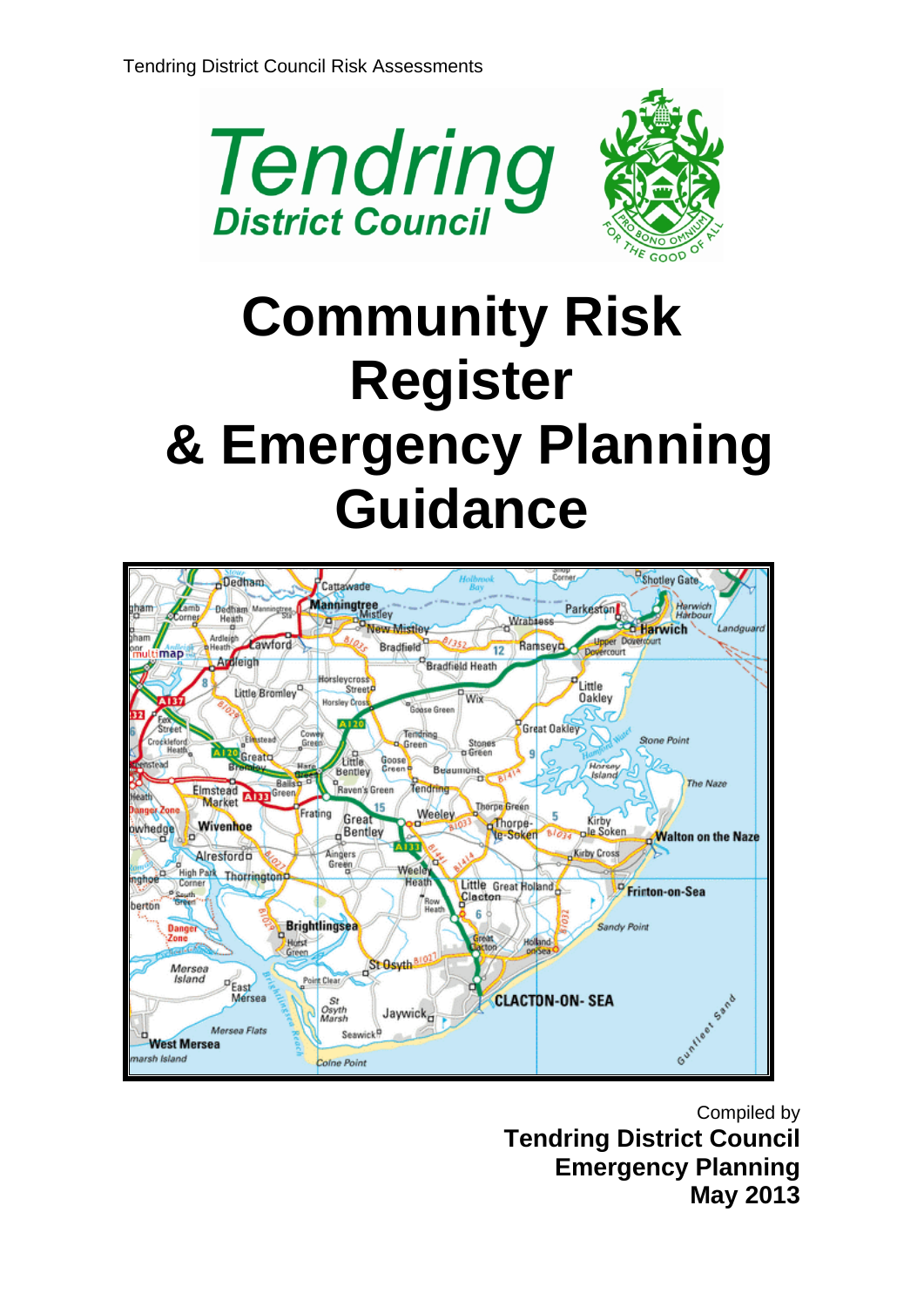Tendring District Council CRR and Emergency Planning Guidance

## **DISTRIBUTION LIST**

This document is available for the general public to download from the Tendring District Council (TDC) website: www.tendringdc.gov.

#### **Equality & Diversity Statement**

Tendring District Council is committed to treating all members of the community with fairness and respect regardless of their ethnic background, gender, religion, disability, sexual orientation or their socio-economic background. This plan has been written as part of the Council's responsibilities to protect and assist the community and as far as is reasonable in the circumstances. All steps have been taken to ensure that no member of the community shall be unfairly treated, discriminated against or disadvantaged as a result.

| <b>SIGNED OFF BY</b> | <b>Name</b>     | <b>Signature</b> | <b>Date</b> |
|----------------------|-----------------|------------------|-------------|
| <b>Author</b>        | C. Boyer-Besant |                  |             |
| Approved             | . Williams      |                  |             |
| <b>Senior</b>        |                 |                  |             |
| <b>Management</b>    |                 |                  |             |
| Team                 |                 |                  |             |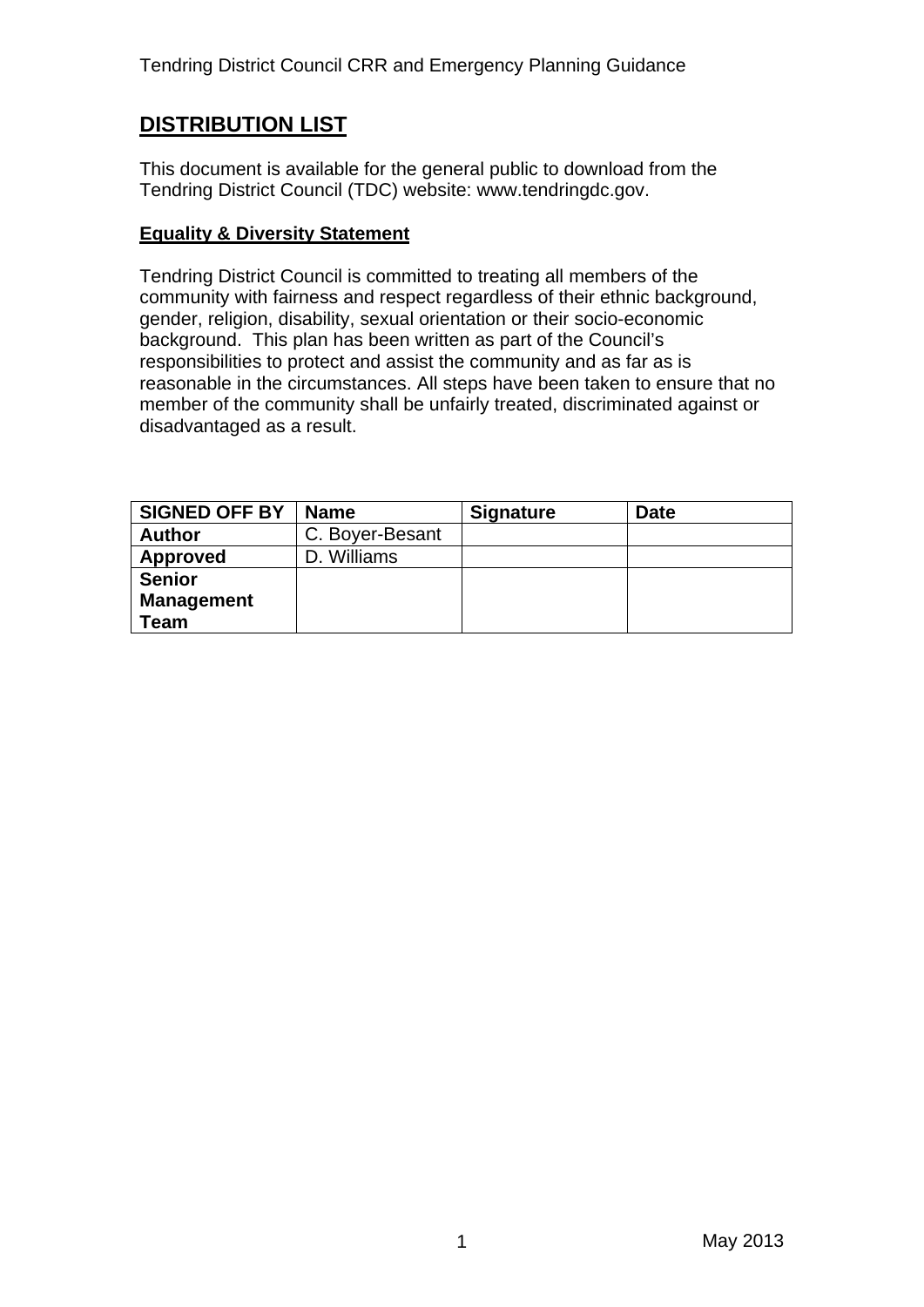## **TABLE OF CONTENTS**

|              | <b>Section</b>                               | Page                    |
|--------------|----------------------------------------------|-------------------------|
| 1            | <b>Introduction</b>                          | 3                       |
|              | Civil Contingencies Act 2004                 | 3                       |
|              | <b>Integrated Emergency Management</b>       | 3                       |
| $\mathbf{2}$ | <b>Anticipation and Assessment</b>           | $\overline{\mathbf{4}}$ |
|              | <b>Risk Matrix</b>                           | 4                       |
|              | Natural Hazards: Human Disease               | 5                       |
|              | Flooding: Coastal                            | 6                       |
|              | Severe Weather: Low Temperature & Heavy Snow | $\overline{7}$          |
|              | Severe Weather: Drought                      | 8                       |
|              | Severe Weather: Heat wave                    | 9                       |
|              | <b>Animal Disease</b>                        | 10                      |
|              | <b>Major Accidents</b>                       | 11                      |
|              | <b>Major Transport Accidents</b>             | 12                      |
|              | <b>Disruptive Industrial Action</b>          | 13                      |
|              | <b>Malicious Attacks</b>                     | 14                      |
| 3            | <b>Preparation and Planning</b>              | 15                      |
| 4            | <b>Response</b>                              | 16                      |
| 5            | <b>Recovery</b>                              | 17                      |
| 6            | <b>Self Help</b>                             | 18                      |
| 7            | <b>Could your Business Survive</b>           | 19                      |
| 8            | <b>Useful Contact Numbers</b>                | 20                      |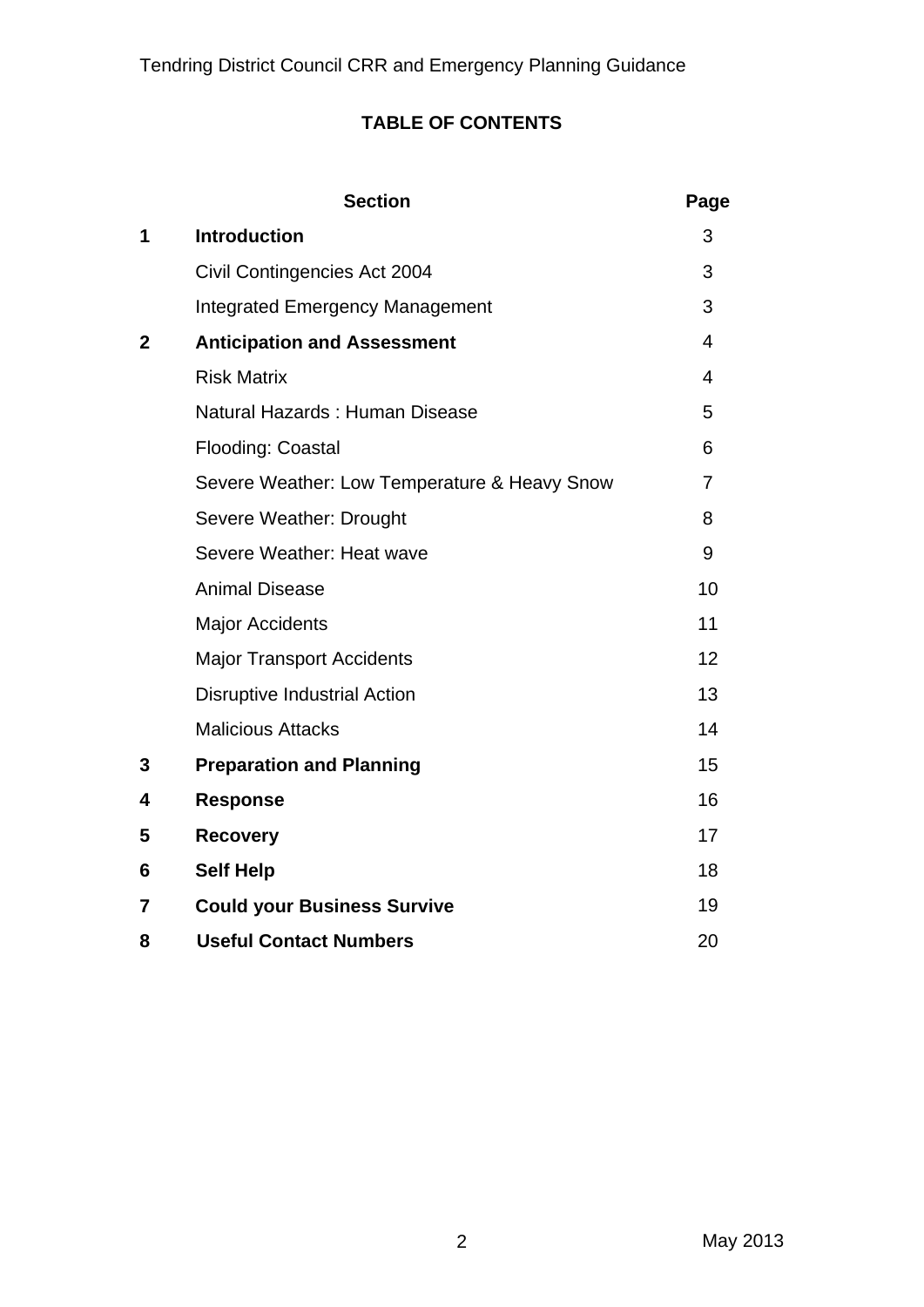## **1. Introduction**

The Civil Contingencies Act 2004 places 6 duties on Local Authorities with regards to Civil Protection and Emergency Management:

- o Risk Assessment
- o Business Continuity Management
- o Emergency Planning
- o Warning and Informing
- o Information Sharing
- o Co-operation.

Tendring District Council uses an Integrated Emergency Management cycle to assist with the delivery of these duties:

## Recovery Anticipation **Management** Response Assessment Preparation revention

#### **Integrated Emergency Management Cycle**

In addition, the Tendring District Council Emergency Planning Team maintains regular liaison with partner organisations such as Essex Police, Essex County Fire and Rescue Service, East of England Ambulance Service, Maritime and Coastguard Agency, Met Office, Environment Agency, Essex County Council, Colchester Borough Council, British Red Cross, Salvation Army; and maintains a suite of plans and guidance documents to support the response to and recovery from a major emergency affecting the District, these being:

- o TDC Community Risk Register
- o TDC Generic Emergency Plan
- o TDC Multi-Agency Flood Plan
- o TDC Pandemic Influenza Plan
- o TDC District Emergency Response Centre Plan
- o TDC Rest Centre Plan
- o TDC Oil Pollution Plan
- o TDC Recovery Plan
- o TDC Business Continuity Plan
- o TDC Media Plan
- o TDC Business Continuity Plans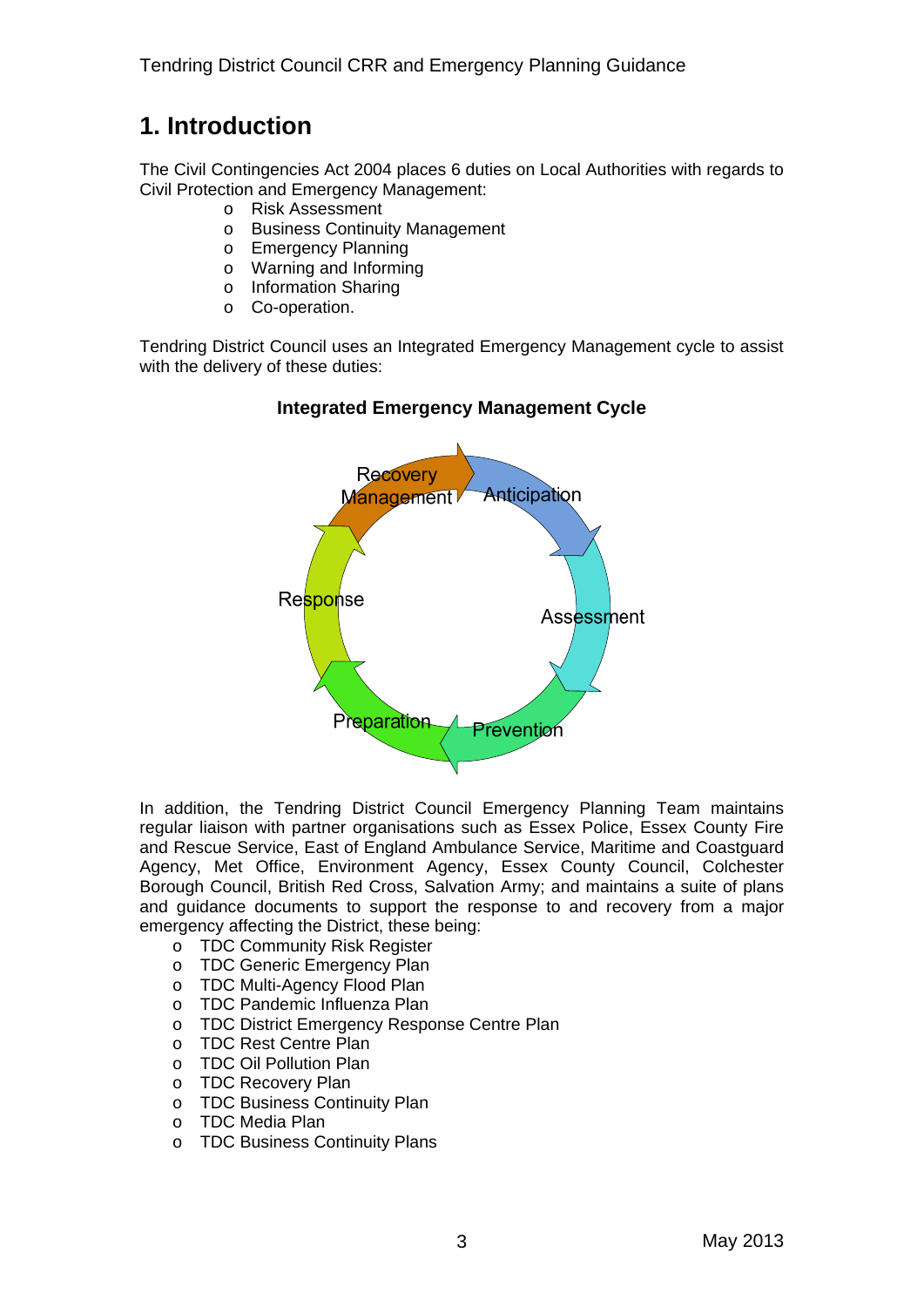## **2. Anticipation and Assessment**



To prioritise the work streams for the Emergency Planning Team, the TDC Community Risk Register (CRR) is used to indicate those risks that may impact the District and the work and planning that can be done to help mitigate or reduce the impact should they occur.

The contents of the Tendring District Council CRR are influenced by localising the content of the National CRR and in turn the Essex CRR.

Each risk is applied to a Risk Matrix, considering the LIKELIHOOD of the risk occurring and the IMPACT should it occur. The outcome of this assessment provides the priority in which each risk is addressed within the District.



**Risk Matrix – taken from Civil Contingencies Secretariat Publication:** 

The Risks considered fall into 8 categories: Natural Hazards **Flooding** Severe Weather Animal Disease Major Accidents Major Transport accidents Disruptive Industrial Action Malicious Attacks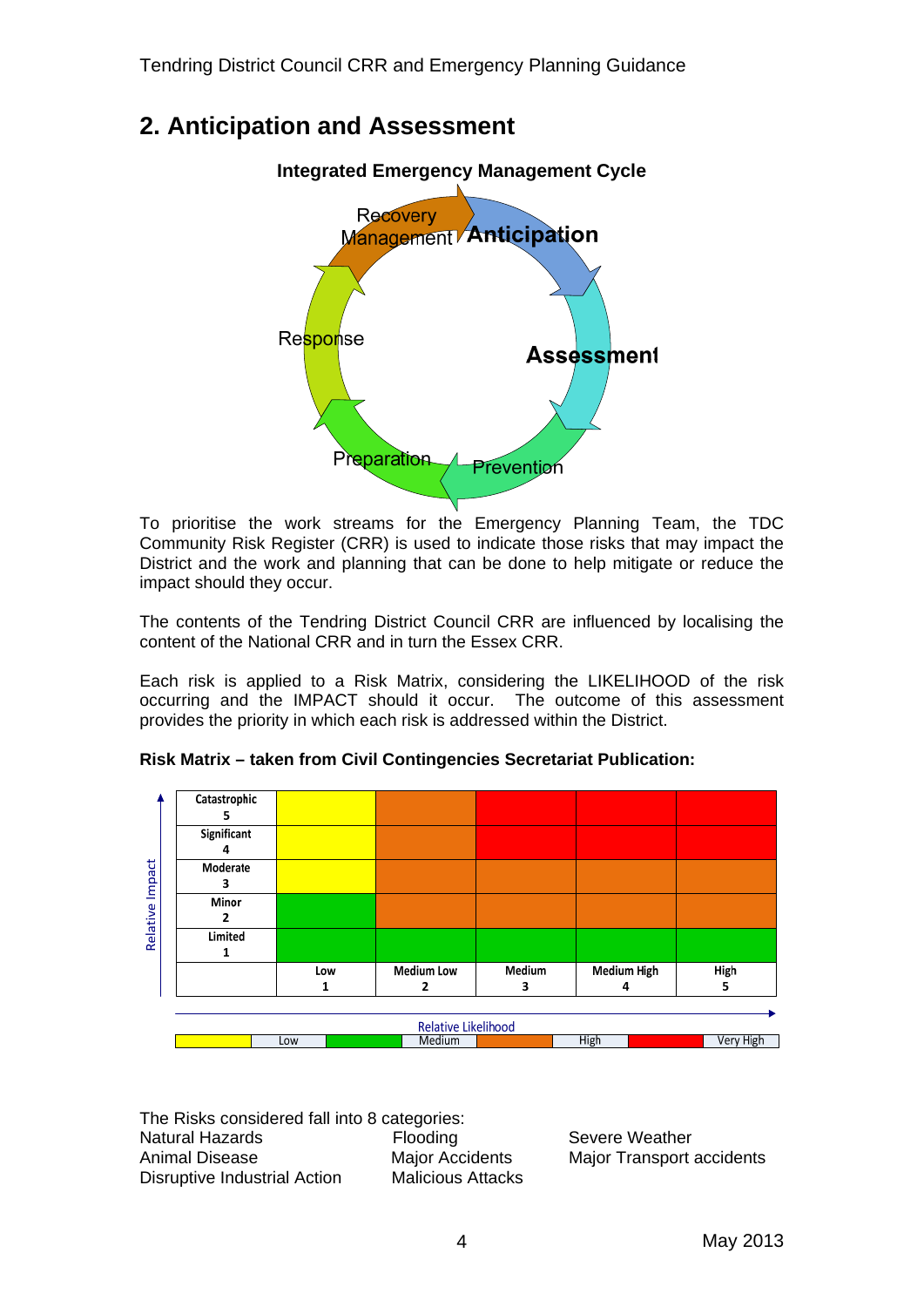## **Natural Hazard: Human Disease**

Human disease can take a variety of forms and consequently its impact can vary considerably both in scale and nature. The main types of human disease that represent new or additional risks to the UK are **Pandemic Influenza**, (such as the H1N1 outbreak in 2009); and **New and Emerging Infectious Diseases,** (such as the SARS outbreak in 2002)**.**

#### **LIKELIHOOD: Medium High**

With increases in travel to remote parts of the world and population migration the risk of disease transfers is increased.

#### **IMPACT: Catastrophic**

The impact of infectious disease effecting large numbers of the population would put incredible strain on society and in particular health services.

#### **RISK SCORE: Very High**

This risk is not only one of the highest risk for the District but for the County and Country. A major event would affect other areas of the county and country thus reducing the number of support services available to support Tendring.

#### **Controls in place:**

- o Essex Resilience Forum Pandemic Influenza Contingency Plan
- o Essex Resilience Forum Mass Fatalities Plan
- o Excess Deaths Plan
- o Key Stakeholder BC Plans
- o Mass Vaccination Plan
- o Exercise and Training
- o Command and Control Tested
- o Liaison with Parish and Town Councils with regards the development and maintenance of their Emergency Plans.

- o Catch it, Bin it, Kill it:
- o Germs spread easily, always carry tissues and use them to catch your coughs and sneezes
- o Germs live for several hours, so dispose of used tissues as soon as possible. Throw used tissues in a bin
- o Hands transfer germs to every surface you touch; clean your hands as soon as possible.
- o Wet, Soap, Wash, Rinse, Dry, to stop germs Spreading. The power is in yours hands.

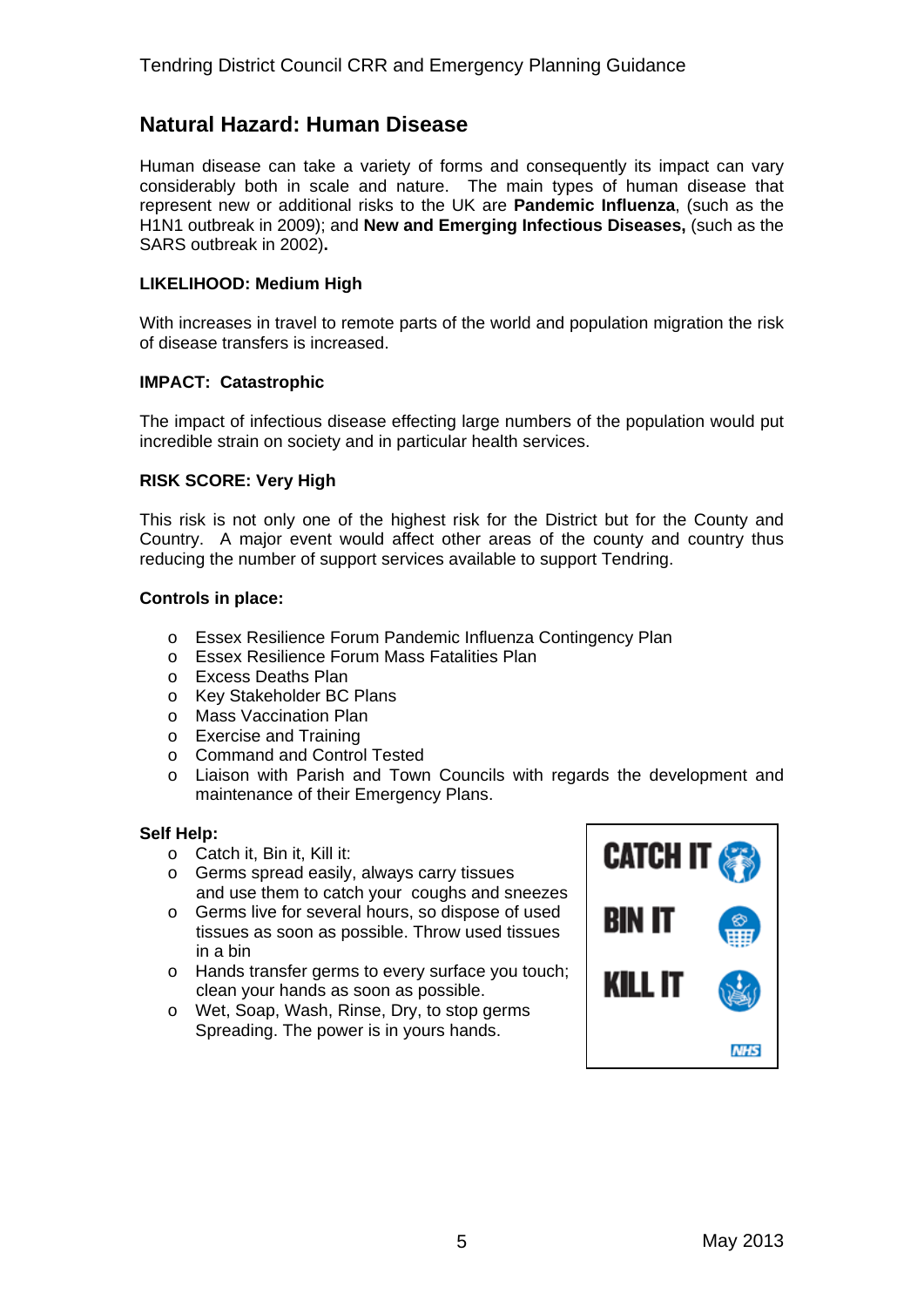## **Flooding: Coastal**

Coastal flooding presents a VERY HIGH risk to those members of the community living and working within the coastal flood risk areas.

#### **LIKELIHOOD: Medium**

The District experiences tidal surges every year, and when this event coincides with spring tides and strong north through to easterly winds the chances of coastal flooding increases.

#### **IMPACT: Significant**

Should a major event occur the impact to affected areas would be significant, especially to particular highly populated areas such as Harwich, Walton, Jaywick, Point Clear and Brightlingsea. In addition smaller communities such as Leigh over Sands and Landermere would also be affected. Approximately 6,558 properties in the Tendring District are within coastal flood risk areas.

#### **RISK SCORE: Very High**

This risk is not only the highest risk for the District but for the County and Country. A major event would most probably affect other areas of the county and country thus reducing the number of emergency response resources available to support Tendring. Allocation of such resources would be prioritised by either COBR, (national event) and / or Essex Police Gold Commander.

#### **Controls in place:**

- o Following the devastating and tragic coastal flood of 1953, in which a significant number of Tendring residents perished, the Environment Agency improved the sea defence along the Essex coastline
- o 24/7 local and national media, television and radio
- o Liaison with Parish and Town Councils with regards the development and maintenance of their Emergency Plans
- o TDC Engineering Services put in coastal flood boards that TDC is responsible for in October to provide protection during the autumn and winter months. These are normally removed in the spring.

- o Coastal residents are encouraged to sign up to the Environment Agency's Floodline Warning Direct, (FWD) a free service which issues Flood Warnings to nominated contact numbers by voice, email and SMS. Approximately 5,239 of the properties at risk from coastal flooding in the Tendring District are registered with (FWD)
- o Understand what each flood warning code means
- o Know what action you would take on receipt of a Flood Warning or Severe Flood warnings.





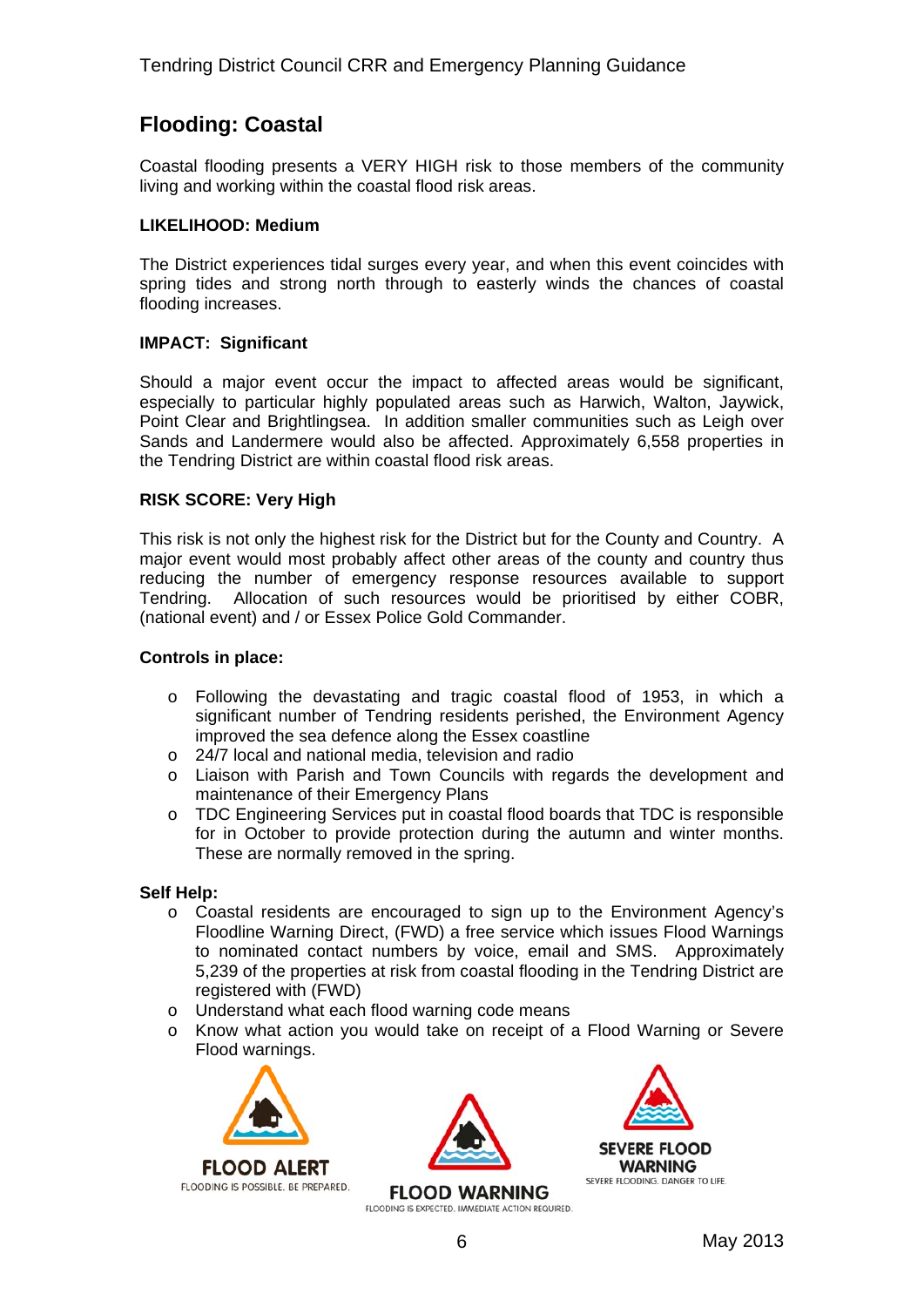## **Severe Weather: Low Temperatures and Heavy Snow**

As a predominantly rural District and with the added proximity to the coastline, prolonged periods of low temperatures and heavy snow, as were experienced in the winter 2009 – 2010, may result in disruption across the District to transport networks (including pavements) and power supplies.

The Tendring District has an above average population of elderly residents.

#### **LIKELIHOOD: Medium High**

Over the last five years the District has experienced significant periods of snow fall and extended periods of low temperatures.

#### **IMPACT: Moderate**

Exceptionally low temperatures cause an increase in the mortality in the elderly and laying snow could cut off rural villages.

#### **RISK SCORE: High**

An increase in snowfall events over the preceding years and the combination of rural and vulnerable population warrants the HIGH rating for this risk in the Tendring District. Loss of travel networks and power would have major impact on the District and its community.

#### **Controls in place:**

- o Met Office Cold Weather Health Watch Service
- o ECC Highways Parish and Town Council Salt Bag Scheme
- o Liaison with Parish and Town Councils regarding the development and maintenance of their Emergency Plans
- o Annual "Get Ready for Winter Campaign"
- o TDC Information Leaflet.

- o Find out if you are eligible for a free Green Deal Grant : [http://www.insulationgrants.info](http://www.insulationgrants.info/)
- o Check with the Energy Saving Trust about Insulation: [http://www.energysavingtrust.org.uk](http://www.energysavingtrust.org.uk/) or telephone: 0300 123 1234
- o Find our if you are entitled to a Winter Fuel Payment or Cold Weather Payment <https://www.gov.uk/winter-fuel-payment> <https://www.gov.uk/cold-weather-payment>
- o Dress appropriately for the weather conditions
- o Draw you curtains at dusk and close doors to reduce draughts
- o Eat regularly it helps keep energy levels up
- o Make sure your boiler has been serviced
- o Wear several light layers of clothing rather than one thick one.

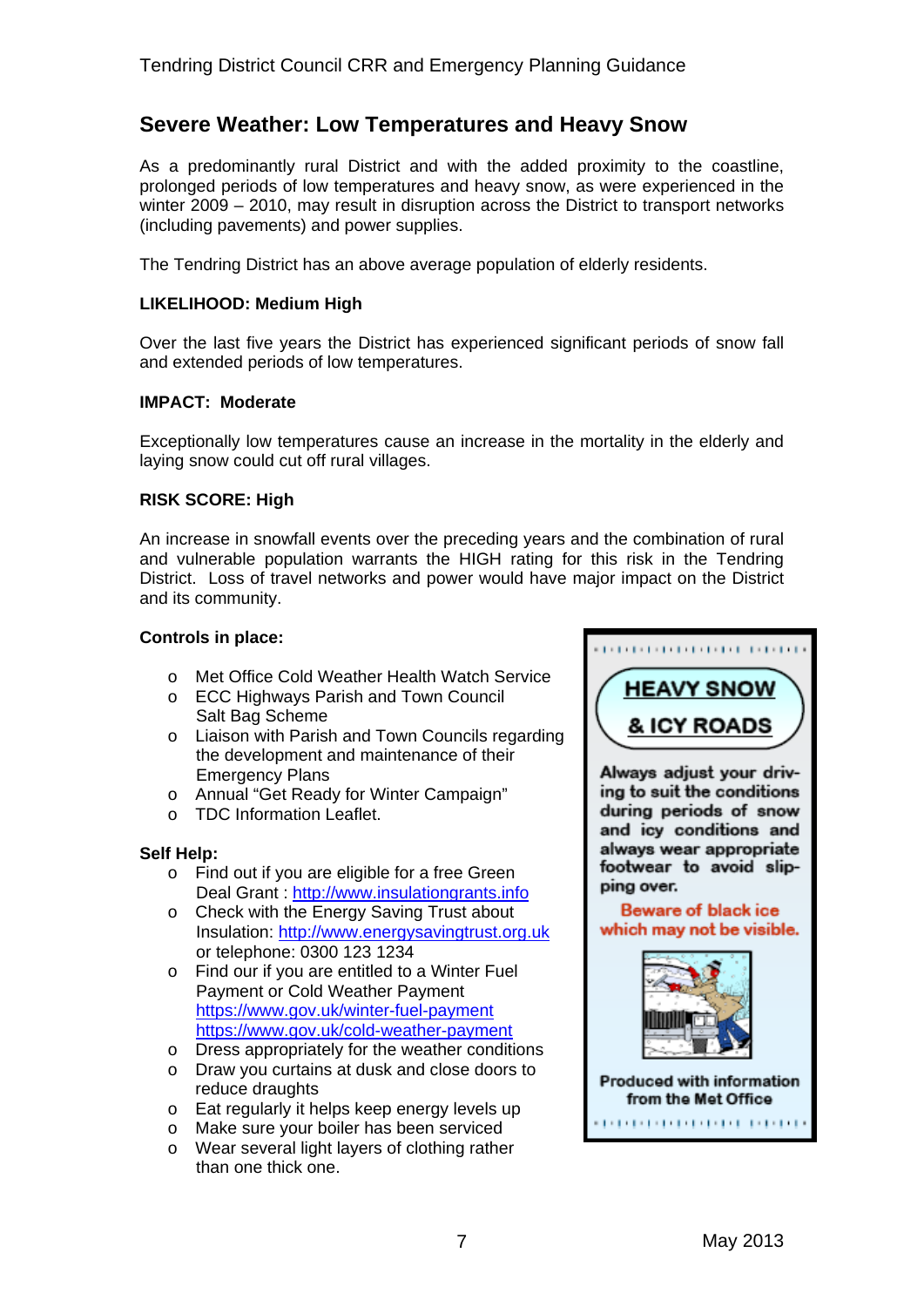## **Severe Weather: Drought**

Affinity Water, the local water supplier for the Tendring District, states that there would need to be at least two consecutive dry winters and summers for there to be any risk of drought, as extraction of water is primarily from underground sources.

#### **LIKELIHOOD: Medium**

Due to the sources of the water supply for the Tendring District and the exceptional wet weather experienced over the last few years there is a MEDIUM likelihood of a drought occurring in the District.

#### **IMPACT: Minor**

In the unlikely event of a drought, Affinity Water will initially place water use restrictions, such as a hosepipe ban, to limit water wastage. However they have a statutory duty to provide

#### **RISK SCORE: High**

Although drought scores HIGH for the District, the water provider for this area, Affinity Water, under the Security and Emergency Measures Directions for Licensed Water Suppliers December 2009, has to provide *"not less than 10 litres of drinking water per person per day. In the event of a prolonged incident this is increased to not less than 20 litres of drinking water per person per day"* should there be no piped water or they are unable to to issie a "boil notice". In addition to this a Mutual Aid agreements exits across the Water Sector in England.

#### **Controls in place:**

- o OFWAT, Water Regulator: <http://www.ofwat.gov.uk/consumerissues/conservingwater/supply/>
- o Affinity Water Drought Management Plan
- o Environment Agency Drought management Plan
- o Liaison with Parish and Town Councils with regards the development and maintenance of their Emergency Plans.

- o Wash your car with a bucket
- o Don't let water run to waste whilst waiting for water get hot
- o Avoid running the tap until the water gets cold when you want a drink
- o Let your grass grow
- o Re-use bath water for house plants or in the garden
- o Use water saving crystals
- o Find out if you are entitled to special assistance in the way that your water service is delivered to you
- o Fit a water butt in your garden
- o Only use washing machines and dishwashers when you have a full load
- o Turn the tap off when brushing your teeth
- o Order free water saving device: <https://www.affinitywater.co.uk/my-water-water-efficiency.aspx>



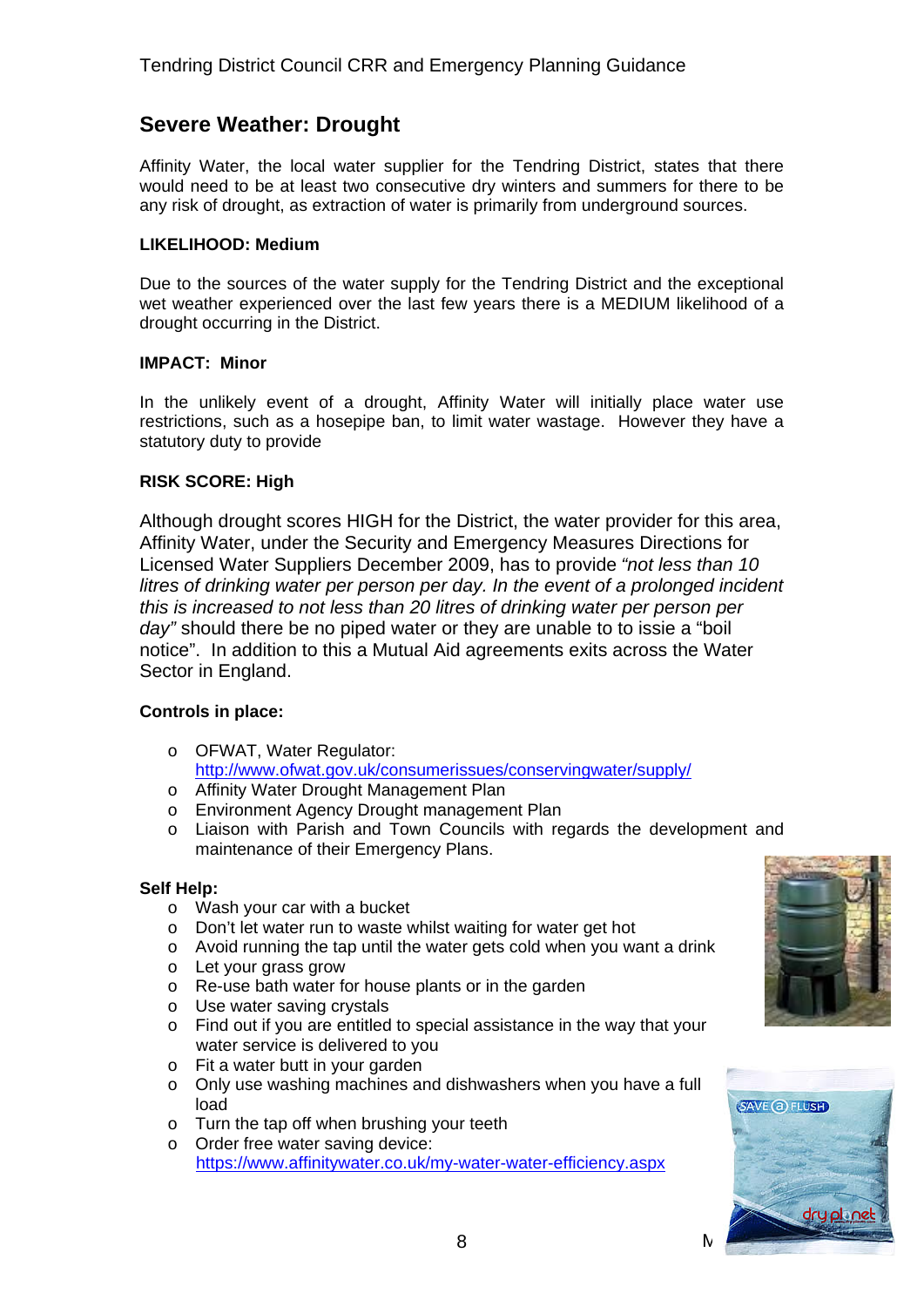## **Severe Weather: Heat wave**

Heat Health Watch run by the Met Office in association with the Department of Health provides temperature information on a daily basis from  $1<sup>st</sup>$  June through to 15<sup>th</sup> September.

There are 4 levels:

| Level 1        | <b>Summer Preparedness and long term planning</b> |
|----------------|---------------------------------------------------|
| <b>Level 2</b> | <b>Alert and readiness</b>                        |
| Level 3        | <b>Heatwave action</b>                            |
| Level 4        | Emergency                                         |

Tendring District falls under the East of England, if the following "threshold temperatures" are reached on at least two consecutive days and the intervening

| Threshold           | סa∨     | <b>Night</b>     |
|---------------------|---------|------------------|
| <b>Temperatures</b> | maximum | minimum          |
| East of England     | ദ്ധം    | 15 $^{\circ}$ C. |
|                     |         |                  |

night then there could be a significant effect on health.

#### **LIKELIHOOD: Medium High**

Over last five years there have been periods of extreme heat, however the District has not needed to activate in response higher than Level 2.

#### **IMPACT: Minor**

Should a heat wave occur the impact on the more vulnerable sectors of the community would be significant. The elderly, young and those with existing medical conditions may be adversely affected.

#### **RISK SCORE: High**

This is a high risk for the District there is a high proportion of vulnerable members of the community who may require assistance during a heat wave.

#### **Other Controls in place:**

- o Met Office Heat Wave Planning Advice Forecast Service
- o Department of Health Heat Wave Plan for England
- o Liaison with Parish and Town Councils with regards the development and maintenance of their Emergency Plans
- o TDC Information Leaflet
- o NHS Publication "Looking after yourself and others during a hot weather."

- o Ensure you drink plenty of fluid. Avoid alcohol
- o Close curtains and blinds to keep heat out
- o Watch out for signs of heat stress
- o Wear light coloured clothing
- o Wear a brimmed hat
- o Use plenty of sun cream when outside
- o If possible, avoid being outside during the hottest part of the day
- o DO NOT LEAVE CHILDREN or ANIMALS IN PARKED CARS.

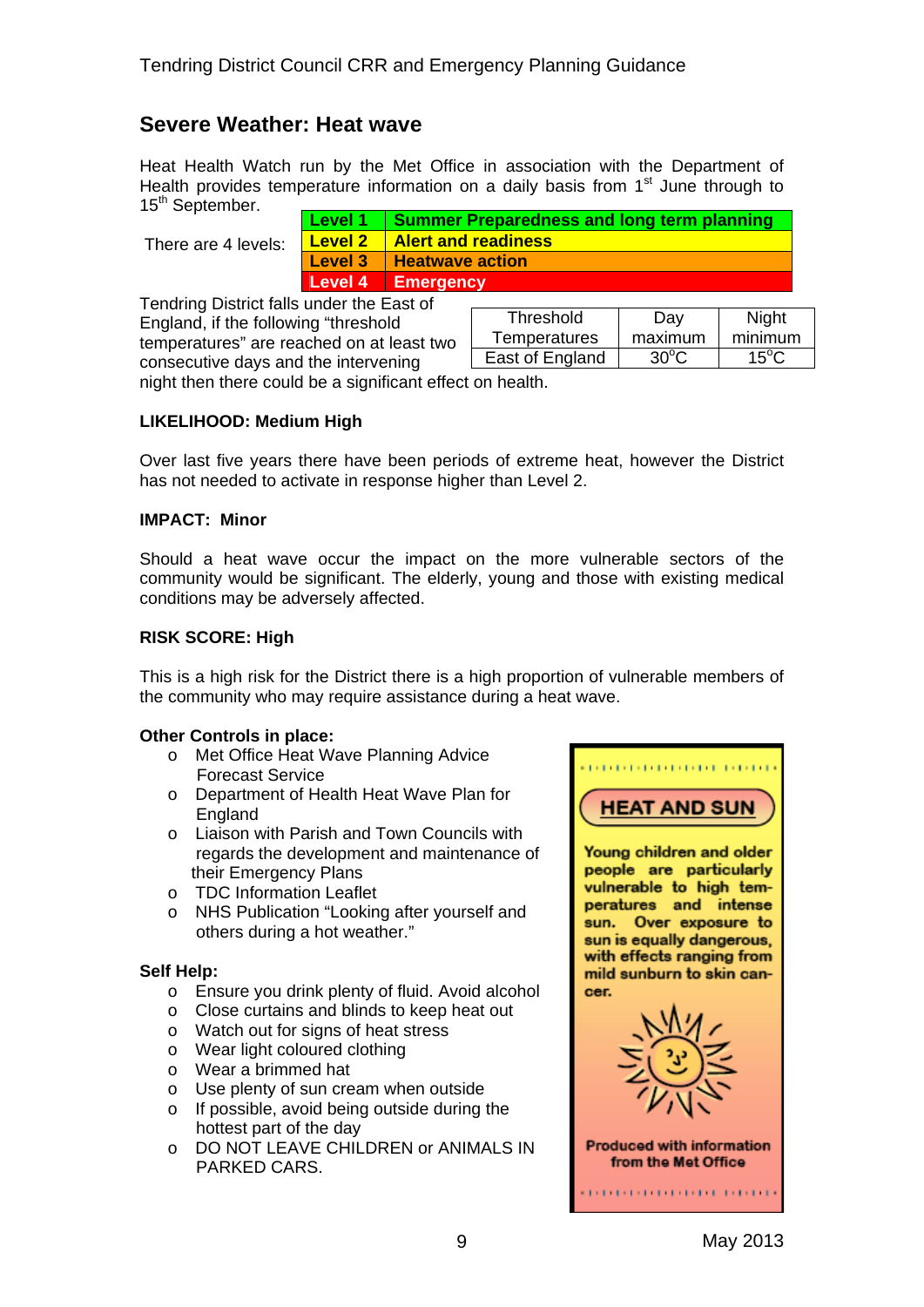## **Animal Disease: Zoonotic and Non-Zoonotic**

Throughout the District there are not only larger flocks and herds of poultry and livestock farmed for commercial purposes, but also small holdings and many domestic properties with a chickens, ducks, goats etc. The District also has a very high number of paddocks for horses, ponies and donkeys.

Some disease may transfer between species, including transfer to humans.

#### **LIKELIHOOD: Medium**

After the outbreak of Foot and Mouth in 2001, which resulted in an estimated cull of 10 million animals in the UK alone, strict regulations cover the movement and slaughter of livestock. Proximity to Europe makes this a higher likelihood than other areas.

#### **IMPACT: Significant**

Although an outbreak would affect some sectors of the community and would be devastating to those concerned, the District's farming community does not primarily focus on livestock farming. However, due to higher than average number of domestic poultry and livestock the impact would be felt through the wider community.

#### **RISK SCORE: High**

As a rural District the response required to manage, contain and monitor such an outbreak would require significant resources. Liaison with the domestic population with poultry and livestock would be vital.

#### **Controls in place:**

- o Essex Resilience Forum Notifiable Animal Diseases Operational Procedures
- o DEFRA Guidance for Livestock keepers: <http://www.defra.gov.uk/animal-diseases/>
- o Animal Health and Veterinary Laboratories Agency Disease Alerts Service
- o Liaison with Parish and Town Councils with regards the development and maintenance of their Emergency Plans.

- o Give your animals / fowl regular check ups to help notice changes in behaviour or spot suspicious or abnormal stools
- o Learn to recognise disease in your animals or fowl
- o Make a schedule to maintain clean living areas
- o Make a schedule to clean feed and water equipment
- o Dispose of waste material appropriately











10 May 2013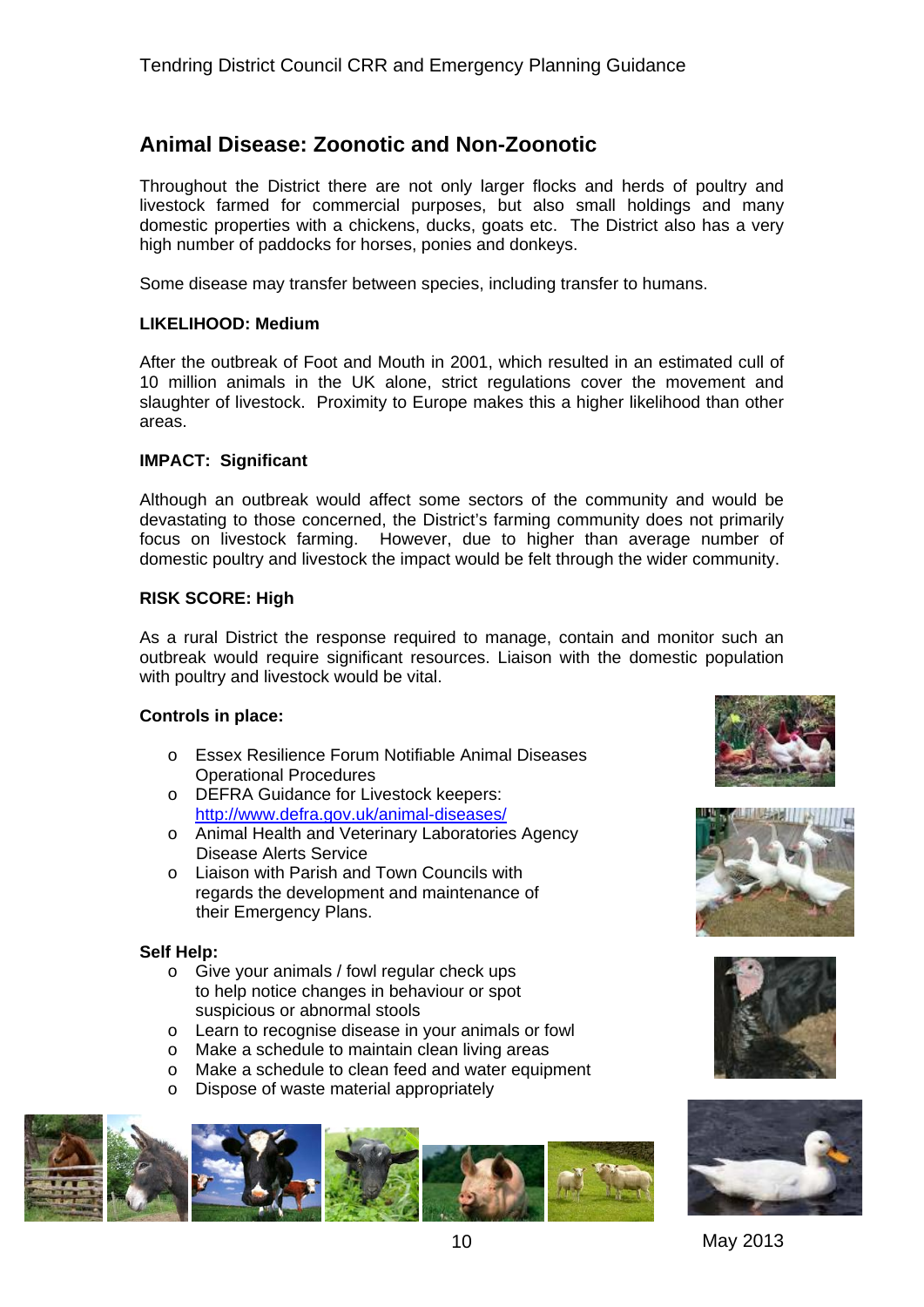## **Major Accidents**

There are several industrial areas in the District; Gorse Lane, Harwich International Port, Brightlingsea, and two top tier COMAH sites. Most of the industrial businesses at these locations are governed by strict regulations to ensure they operate in a safe and responsible way.

In addition, to the north of the District is Sizewell A (now closed down but still radioactive) and Sizewell B Nuclear Power Stations, which although are not within the District, any major incident affecting these sites may have an impact on the District.

#### **LIKELIHOOD: Medium**

As mentioned there are strict regulations which industrial business must adhere to. This assists in minimising the chances of accidents occurring. However, it is not possible to regulate out every possible accident and so they do occur due to technical malfunction or human error; for example the vapour cloud explosion and subsequent fire at Buncefield Oil Storage depot, Hertfordshire in December 2005.

#### **IMPACT: Moderate**

The impact from a major accident may result in blast damage and evacuation due to noxious fumes or chemicals and localised transport disruption.

#### **RISK SCORE: High**

The main concern from this risk is the potential from damage and evacuation and although industrial processes are heavily regulated and inspected by bodies such as the HSE, there is always a possibility of an accident. Therefore it is right to plan for that event.

#### **Controls in place:**

- o Control of Major Accident Hazard Regulations 1999 (as amended)
- o On and Off Site Emergency Plans
- o Pipeline Safety Regulations (1996)
- o Liaison with Parish and Town Councils with regards the development and maintenance of their Emergency Plans.

- o Know what is in your "back- yard"
- o Co-operate with industrial site warning systems (COMAH)
- o Follow the advise given during an emergency.

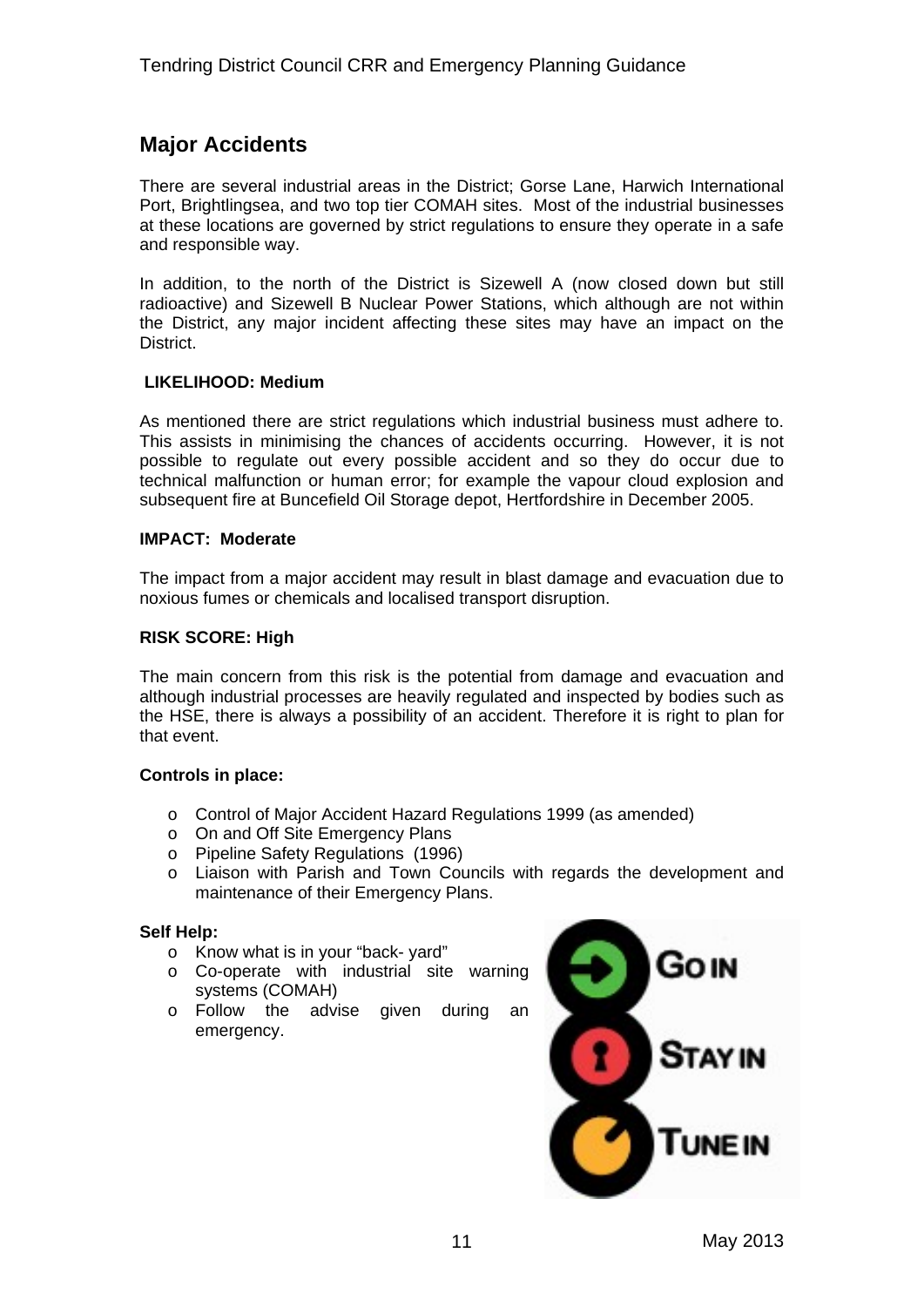## **Major Transport Accident:**

As a coastal district we have a risk of accidents involving shipping, and with the proximity of Clacton VOR (*very high frequency omni directional radio)* – used for commercial aircraft, with a high volume of traffic bound to and coming from the London airports – Stanstead, Luton, Gatwick, Heathrow, Southend there is a substantial risk from an aviation incident. The main roads are the A120 and A133, with the majority of District roads being minor roads and vulnerable to disruption from severe weather. Rail links run from Colchester and Ipswich via Manningtree through to Harwich and Colchester through to Clacton and Frinton and Walton.

#### **LIKELIHOOD: Medium High**

There are strict controls in place to manage and co-ordinate aviation and shipping (National Air Traffic Service, Harwich Haven Authority, Port of London Authority). The road networks are covered by Highway Code and HGV restrictions. Network Rail is responsible for the rail network across the District, including signals and level crossings. The rail operator using this section of the rail network is National Express East Anglia, which includes a ferry connection for Harwich International Port.

#### **IMPACT: Significant**

Should a major transport event occur the impact to the surrounding road network would be considerable, no matter what type of transport accident. The local community maybe severely affected even if the casualties from a ship or aircraft are not local. With both shipping and aviation incidents it is likely they would involve a high number of foreign nationals thus making it an international incident.

#### **RISK SCORE: High**

Major Transportation Accidents warrant a HIGH score as the impact on the local infrastructure and community, plus the potential of a high number of passengers involved would require a countywide, if not national response.

#### **Other Controls in place:**

- o Harwich Combined Action Plan (HarwichCAP)
- o National Air Traffic Service
- o Harwich Haven Authority
- o Port of London Authority
- o Highways Agency
- o Network Rail
- o Liaison with Parish and Town Councils with regards the development and maintenance of their Emergency Plans.

- o Don't take risks at level crossings
- http://www.networkrail.co.uk/level-crossings/types-of-level-crossing o Obey the Highway Code
- o Whether your vehicle is a push bike to an HGV, always maintain your vehicle
- o Be safe Be seen.

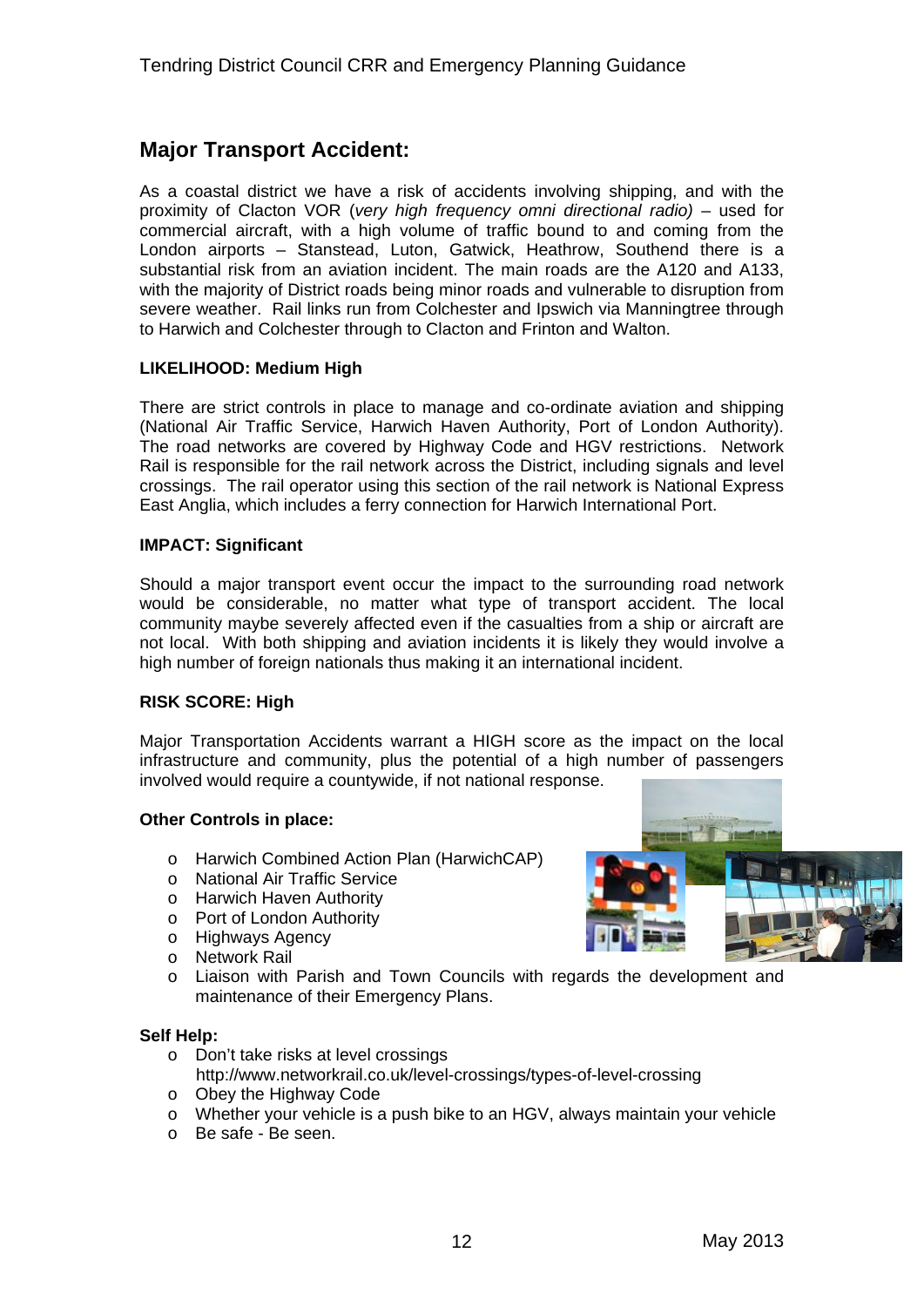## **Disruptive Industrial Action:**

Recent years have seen an increase in the use of industrial action within the teaching, emergency services, fuel drivers, health, and local authority. Depending on the size, scope and duration of any action, there may be a major impact on areas of the community, such as a fuel shortage.

#### **LIKELIHOOD: Medium**

The prevailing economic climate, restructures of organisations, wage cuts or freezes and the increase in the cost of living have resulted in an increase in the use of industrial action.

#### **IMPACT: Significant**

Any action that affects the supply of fuel would have a significant impact across all areas of the community. Other forms of action could still have significant impact, but may be more restricted to certain sectors, rather across the whole community.

#### **RISK SCORE: High**

The major impact fuel disruption would have warrants the overall high scoring for Disruptive Industrial Action.

#### **Controls in place:**

- o Essex Resilience Forum Fuel Plan
- o Tendring District Council Business Continuity Plans
- o Close liaison with suppliers in relation to their business continuity arrangements.



- o **NEVER SMOKE OR USE IGNITION SOURCES NEAR PETROL**
- o The HSE state the **maximum** quantity of petrol you can store for domestic purposes is:
	- 2 x 10 litres (2.19 gallons) in suitable metal containers and
	- 2 x 5 litres (1.09 gallons) in suitable plastic container
	- <http://www.hse.gov.uk/fireandexplosion/petroleum-faqs.htm>
- o These limits include petrol containers kept in a vehicle, but not the internal petrol tank of the vehicle
- o Ensure you have appropriate domestic fire prevention equipment such as: smoke detectors, fire extinguishers, fire blankets.

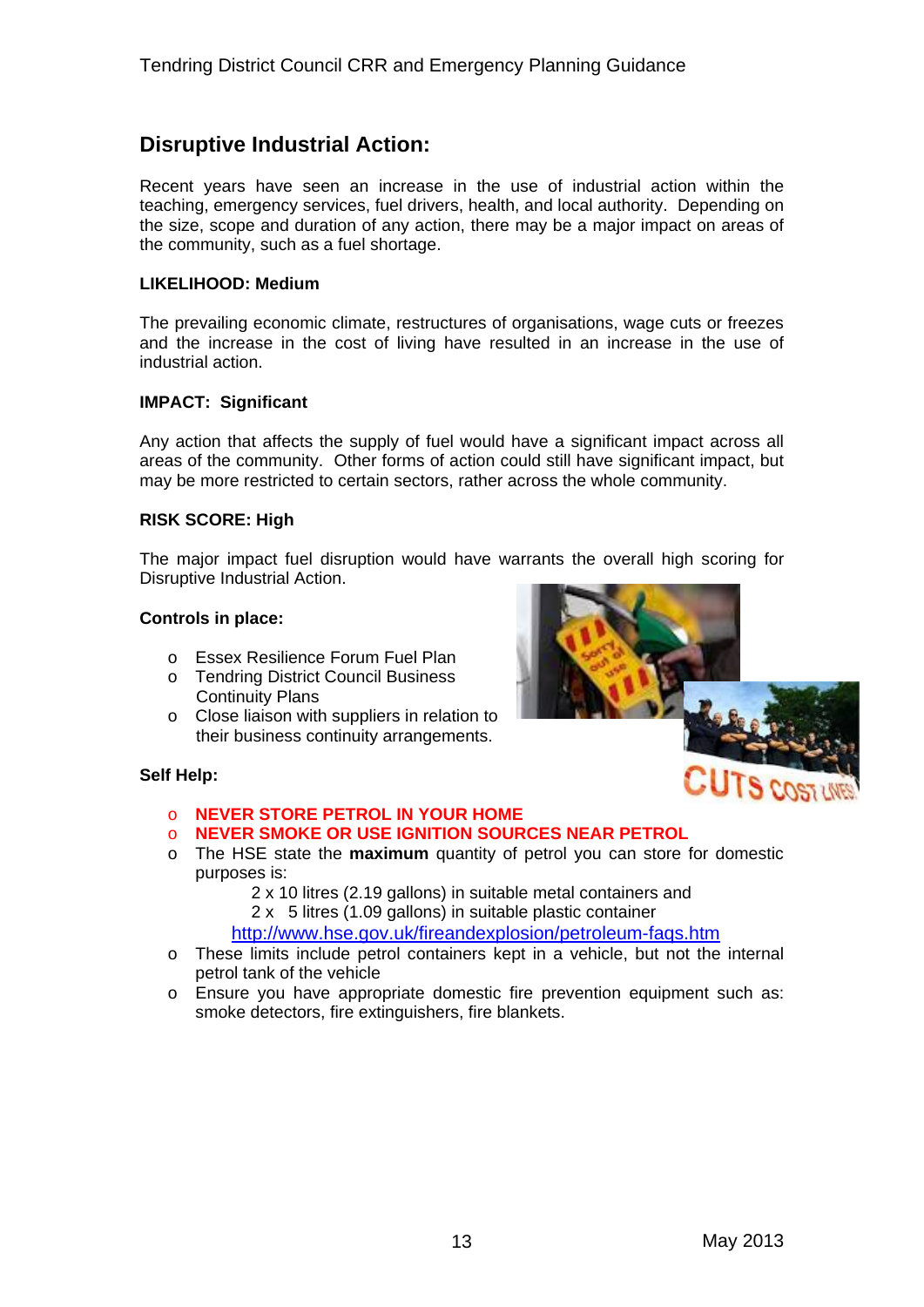## **Malicious Attack:**

The UK operates a THREAT LEVEL system which indicates the anticipated level of threat of a malicious attack being carried out on UK soil. There are five threat levels:

- Critical an attack is expected imminently
- Severe an attack is highly likely
- Substantial an attack is a strong possibility
- Moderate an attack is possible but not likely
- Low an attack is unlikely.

At the time of writing (May 2013):

- o the current threat level from International terrorism is: SUBSTANTIAL
- o the current threat level from Northern Ireland related terrorism for Great Britain is: MODERATE.

For the latest threat level visit: <http://www.homeoffice.gov.uk/counter-terrorism/current-threat-level/>

Due to the sensitive nature of this subject no further information will be contained within this document.



**www.mi5.gov.uk** 

- o be vigilant
- o to report unattended or suspicious bags / packages dial 999 ask for Police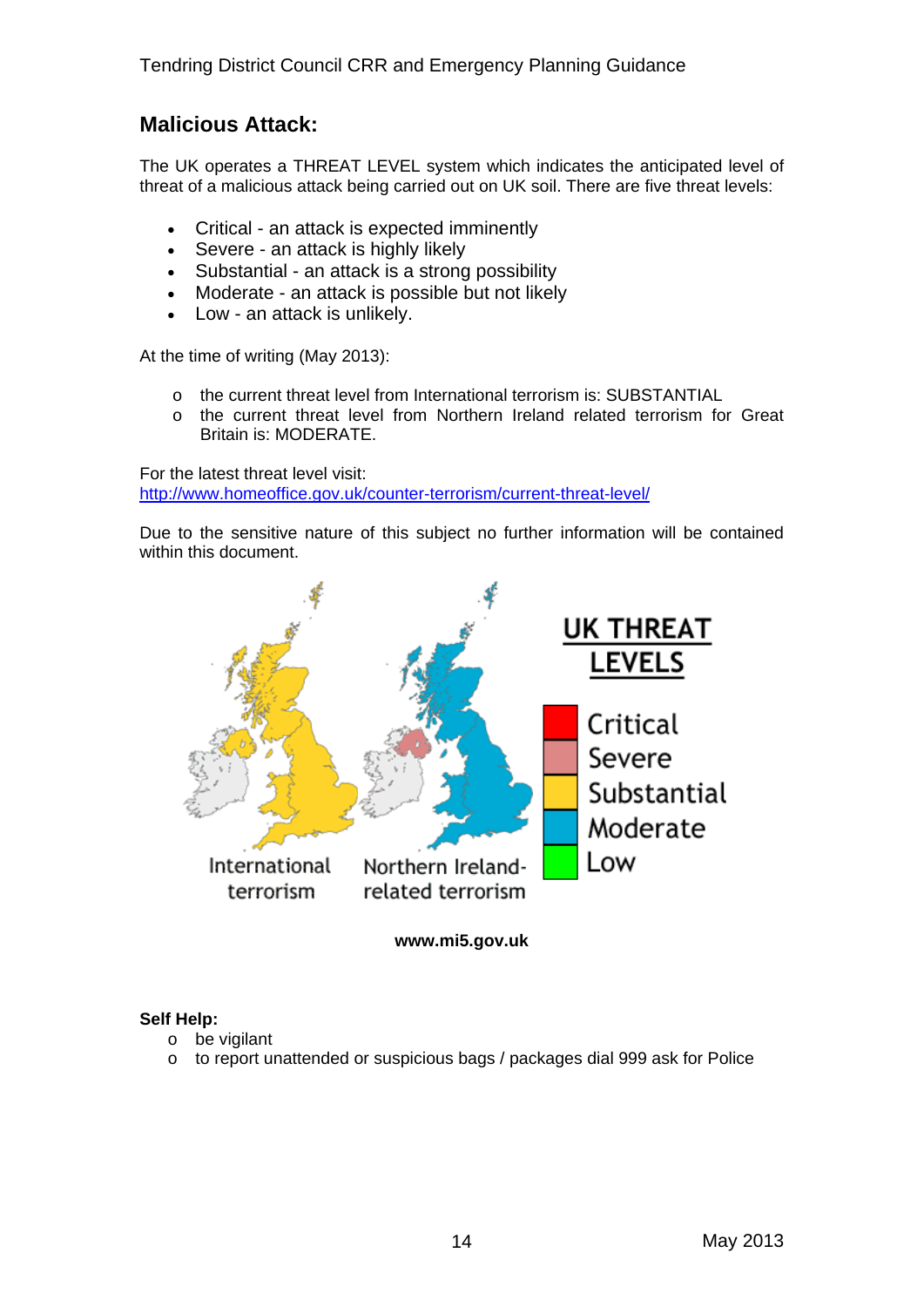## **3. Prevention and Planning**



It is not possible to prevent all emergencies happening, especially when they are related to natural phenomena, such as the weather. However close liaison with our partners such as Essex Police, Essex County Fire and Rescue Service, East of England Ambulance Service, other local authorities, the Met Office, the Environment Agency, Town and Parish Councils, utility providers and the voluntary sector help us to plan and prepare for the potential of or any developing situation whether natural or manmade. This includes plan writing, (see page 3) training and exercising both within the Authority and with external partners, co-operation, information sharing and public liaison.

Many of the Authority's staff volunteer to be trained to particularly support Rest Centres and the District Emergency Response Centres.



**Multi-Agency Exercise BEACHED 2012** 



 **National Older Persons Day 2012** 



 **Get Ready for Winter 2012**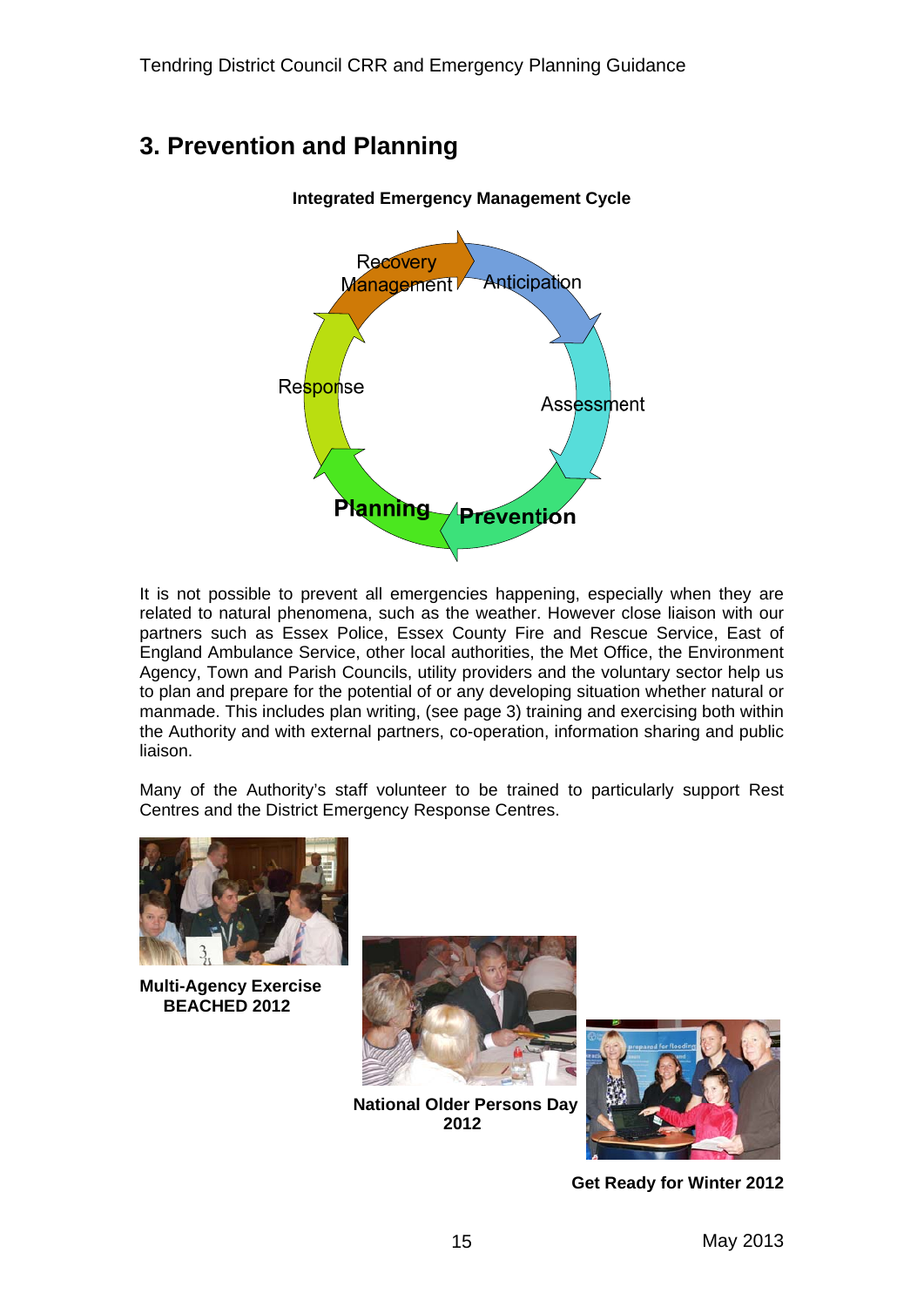## **4. Response**



In the unfortunate event of a major emergency affecting the District, arrangements are in place 24/7 to open a District Emergency Response Centre, Rest Centres as required, support the affected community and support the Emergency Services. In most cases the Response phase will be lead by Essex Police.

To do this we liaise closely with the voluntary sector, such as the British Red Cross, Salvation Army, St John Ambulance, Raynet to support the Authority's response.

In addition we can invoke Business Continuity Plans to ensure critical services are maintained and delivered to those members of the community who may not be involved in the emergency.

And emergencies do happen……



**Gas Explosion Clacton 2012**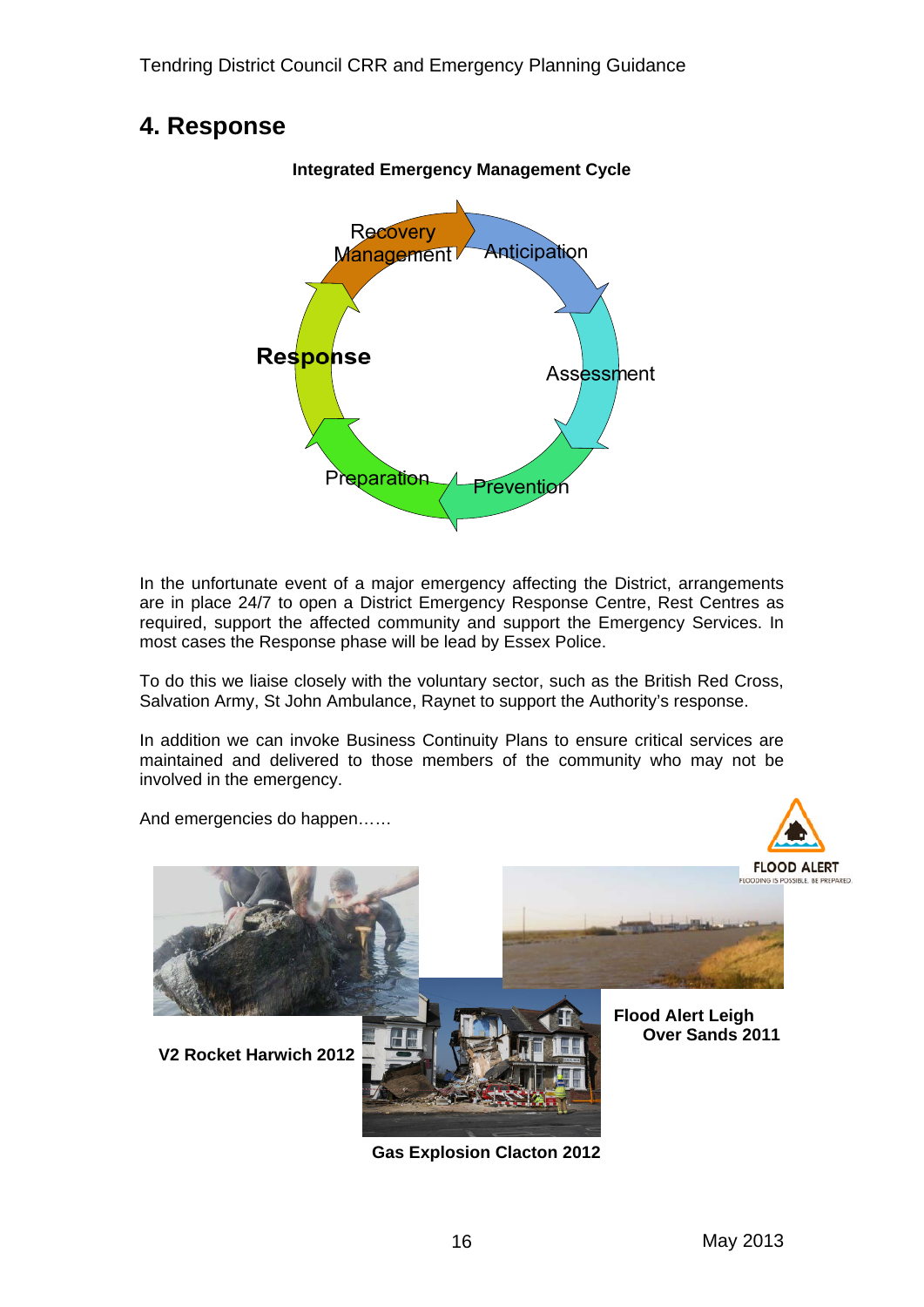## **5. Recovery Management**



Once the majority of the Response phase of an emergency has been completed, Tendring District Council will take control of the Recovery phase. It is vital that Tendring District Council supports its communities and helps them back to a "new normal" as soon as possible, but mindful that for those affected by the event "rushing" the recovery can be as detrimental as the emergency itself.

The Recovery phase must consider several aspects:

It is important to understand that the Recovery phase is a long process and considerably longer than the Response phase.

It will also depend on the type of Emergency and the impact on the Community. For example the tragic loss experienced by the communities in Tendring following the 1953 Coastal flood is still a very real emotion.



Aerial view Jaywick 1953

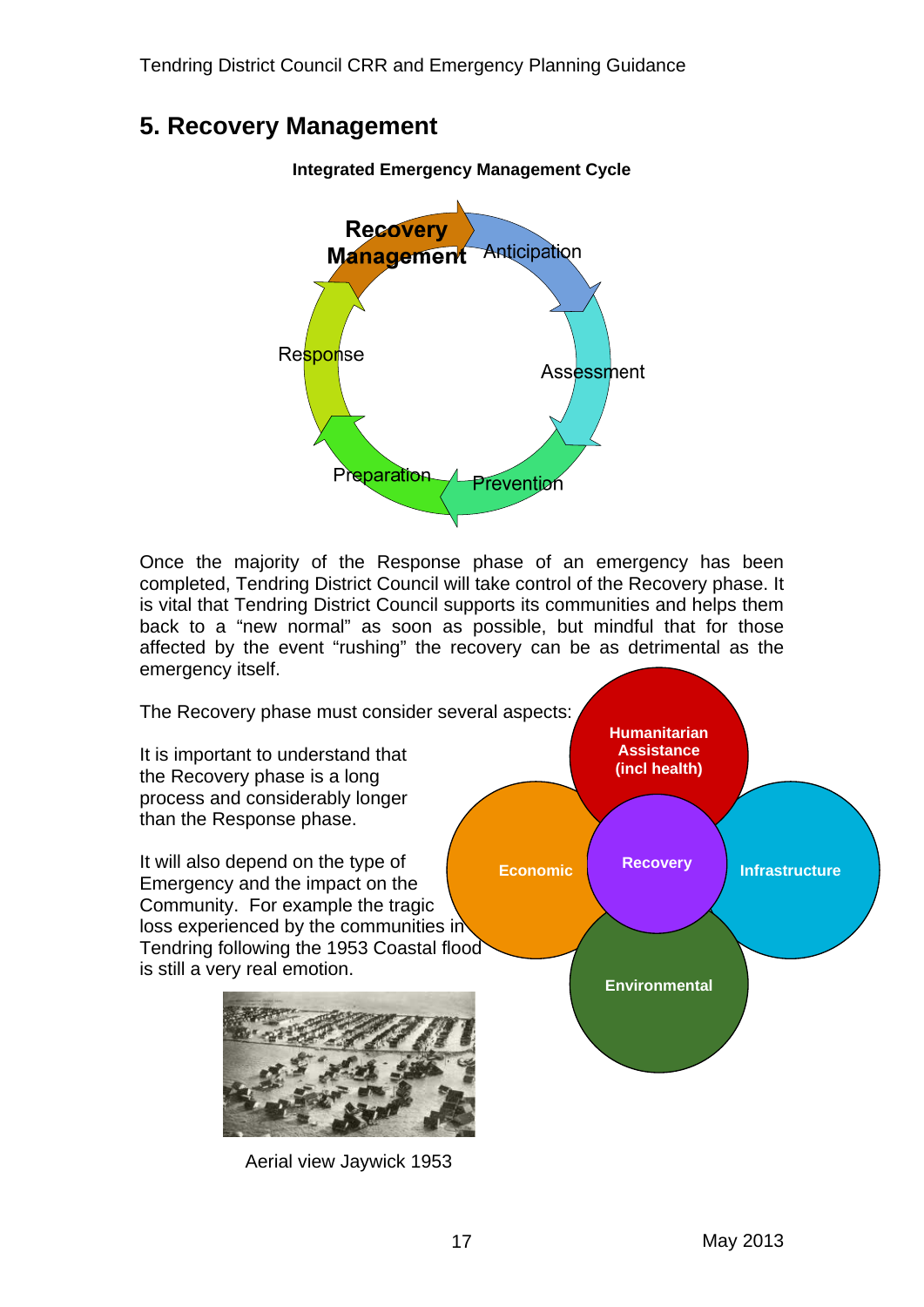## **6. Self Help**

#### **Integrated Emergency Management Cycle**





All responding organisations have a limited number of resources to deploy, this includes Tendring District Council. By being self-prepared, this may help the responding organisations during an emergency.

| <b>Emergency grab bag</b><br>checklist:                   |
|-----------------------------------------------------------|
| <b>Prescription medicines details</b><br>- for the family |
| <b>Toiletries</b>                                         |
| <b>Identity documents</b>                                 |
| First aid kit                                             |
| Radio (battery or wind up)                                |
| Torch (battery or wind up)                                |
| <b>Spare batteries</b>                                    |
| Notebook, pen/pencil                                      |
| Spare glasses/contact lenses                              |
| Mobile phone charger                                      |
| Contact list - including phone<br>numbers                 |
| Insurance details                                         |
| Spare keys for house/car                                  |
| What else? (chocolate is<br>always useful)                |

- o Having a simple "GRAB BAG", could help should you be evacuated
- o Do you have a Home Evacuation / Emergency Plan?
- o Knowing what is in your "back yard" gives you a better understating of the risks where you live
- o Find out if your Parish or Town Council have an Emergency Plan
- o Are you at Risk of Flooding?
- o If you are, are you registered on EA Floodline Warning Direct 0845 9881188?
- o Find out where you can get flood mitigation products
- o Are you prepared to Go in, Stay in, Tune in
- o Do you have adequate insurance cover?
- o Have you planned for your pets as well?

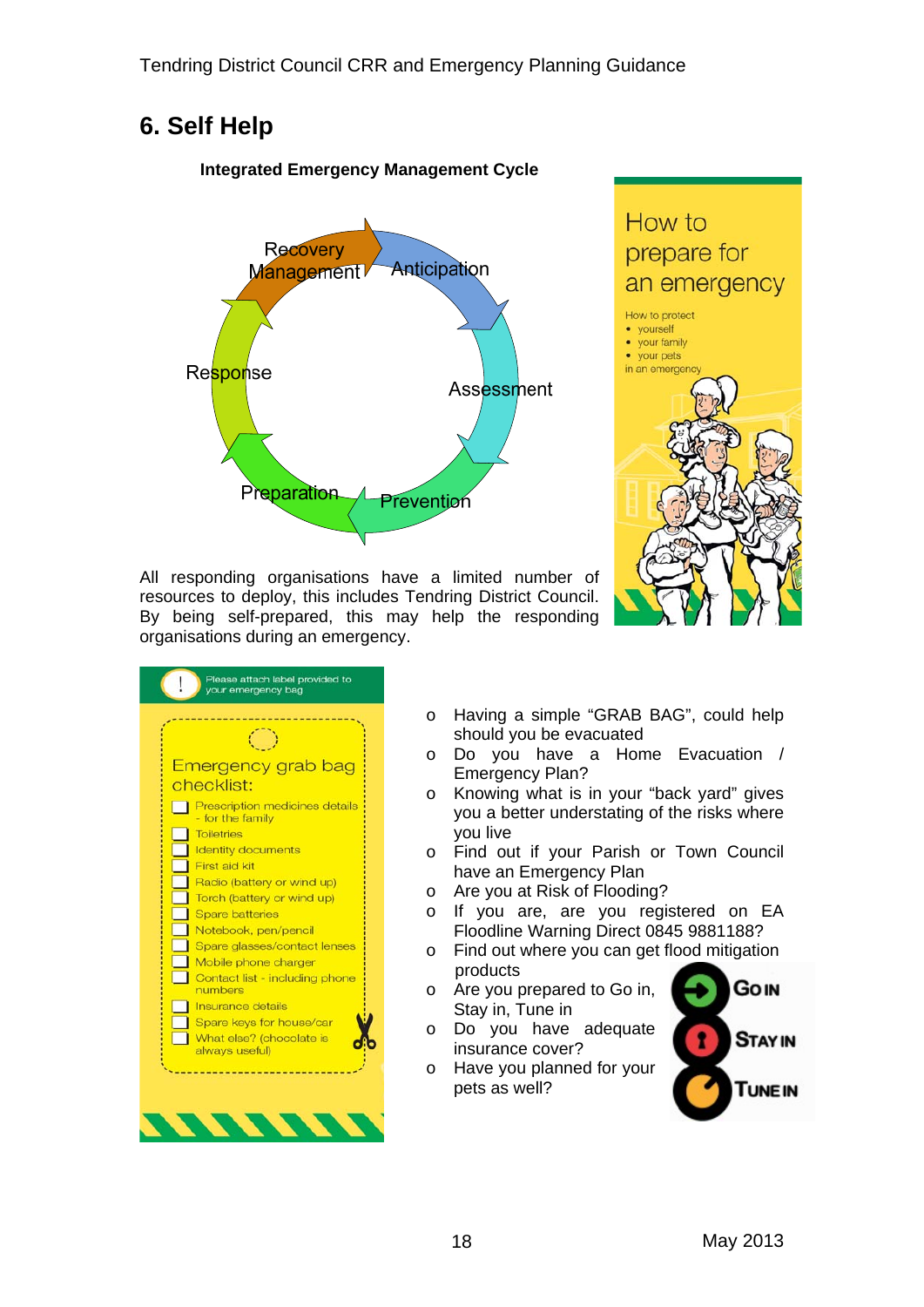## **7. Could Your Business Survive?**

The impact a major emergency could have on the District's commercial sector is of great importance.

The Five Steps to Effective Business Continuity Management may help you to consider this:

#### **1. Understand Your Business**

- o What parts of your business are critical to its survival?
- o What priorities would you allocate to restoring these critical functions if they fail?

#### **2. Risk Assessment**

- o What risks does your business face?
- o Consider these risks what controls can you put in place to reduce the likelihood of failure and / or the impact if risks are realised?

#### **3. Consider the Resource Needs of Your Critical Functions**

- o People
- o Premises
- o Equipment
- o Information
- o Communications
- o External Suppliers / Contractors.

#### **4. Draw Up a Plan of Attack**

- o Make sure the document is easy to understand
- $\circ$  List the critical functions, what resources they require and priorities for restoring
- o List alternative contractors or suppliers
- o List the location of back-ups
- o Decide how you will communicate with staff.

#### **5. Train and Exercise Your Plan With Staff**

- o So everyone knows their own roles and responsibilities
- o So your plan can be enacted effectively and efficiently.



**Keeping your fingers crossed is not an effective Business Continuity Strategy.**